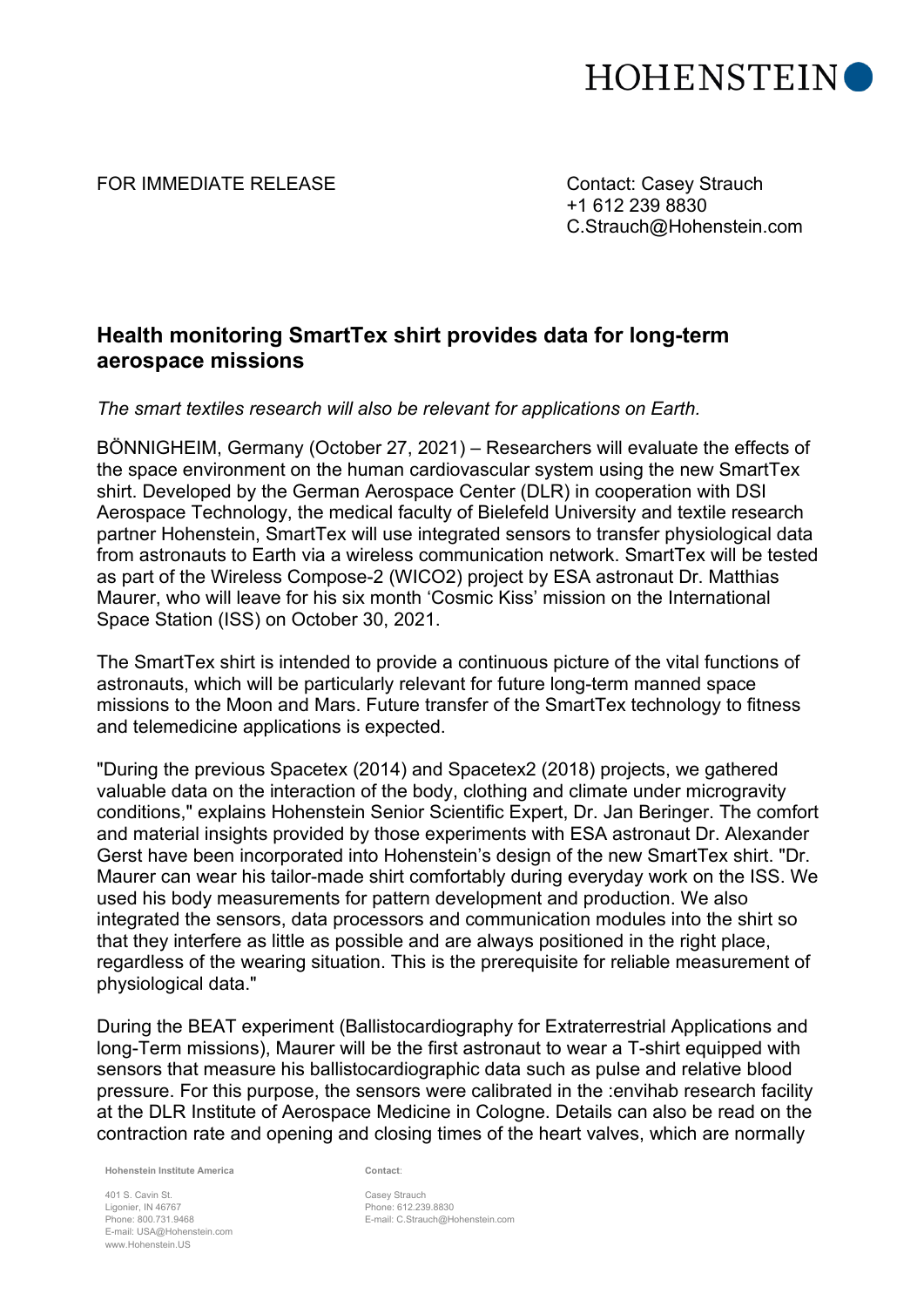accessible only via sonography or computer tomography. To realistically study the space environment's effects on the human cardiovascular system, Maurer's ballistocardiographic data will be recorded before, during and after his stay on the ISS.

## **Wireless Compose-2 (WICO2)**

The project was planned and prepared by the German Aerospace Center (DLR) and its partners DSI Aerospace Technology, Hohenstein and the University of Bielefeld. The wireless communication network reads sensor data and can determine the position of people and objects in space by propagation times of radio pulses. It is also available as a platform for several experiments on the ISS. The data is temporarily stored within the network and read out at regular intervals by the astronauts. These data packets are then transferred to Earth via the ISS link and analyzed by the research teams. It can generate its own energy from artificial light sources via photovoltaic cells.

More on Hohenstein's aerospace research: [Hohenstein.US/Aerospace](https://www.hohenstein.us/en-us/solutions/market/aerospace?utm_source=pr-us&utm_medium=link&utm_campaign=smarttex)







###

Astronauts can comfortably wear the strategically placed sensors in the "SmartTex" shirt.

© DLR

ESA astronaut Dr. Matthias Mauer in summer 2021 during preliminary talks on the Cosmic Kiss mission in DLR's :envihab in Cologne.

© DLR

Sensors measure physiological data during a test run on Earth.

© DLR

Dr. Jan Beringer, Hohenstein Senior Scientific Expert

© Hohenstein